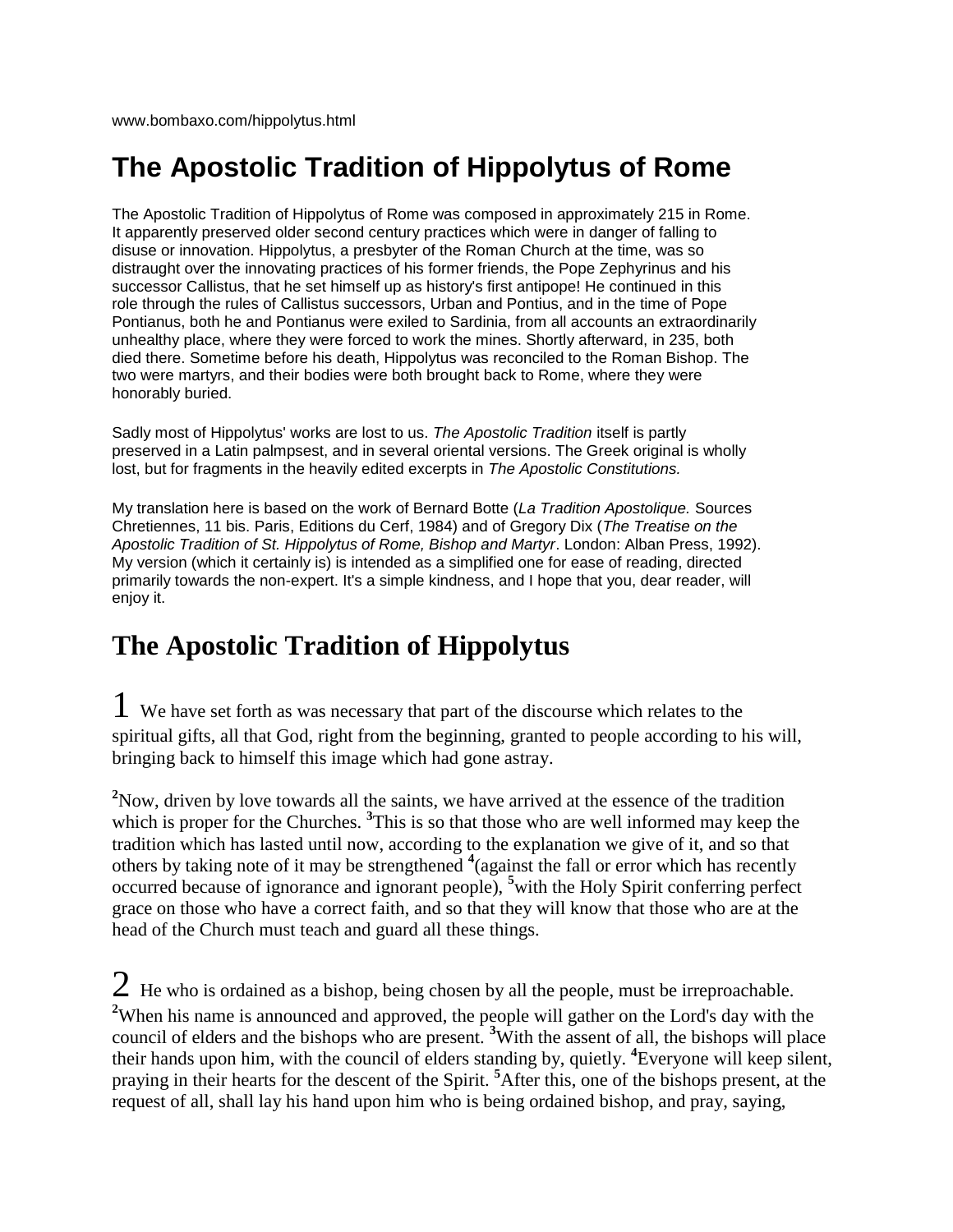## 3 God and Father of our Lord Jesus Christ, Father of mercies and God of all consolation, you who live in the highest, but regard the lowest,<sup>a</sup> you who know all things before they are, <sup>2</sup> you who gave the rules of the Church through the word of your grace, who predestined from the beginning the race of the righteous through Abraham, who instituted princes and priests, and did not leave your sanctuary without a minister; who from the beginning of the world has been pleased to be glorified by those whom you have chosen, <sup>3</sup> pour out upon him the power which is from you, the princely Spirit, which you gave to your beloved  $Son^b$  Jesus Christ, which he gave to your holy apostles, who founded the Church in every place as your sanctuary, for the glory and endless praise of your name. **<sup>4</sup>**Grant, Father who knows the heart, to your servant whom you chose for the episcopate, that he will feed your holy flock, that he will wear your high priesthood without reproach, serving night and day, incessantly making your face favorable, and offering the gifts of your holy church; <sup>5</sup>in the spirit of high priesthood having the power to forgive sins according to your command; to assign lots according to your command; to loose any bond according to the authority which you gave to the apostles; to please you in mildness and a pure heart, offering to you a sweet scent, **6** through your son Jesus Christ, through whom to you be glory, power, and honor, Father and Son, with the Holy Spirit, in the Holy Church, now and throughout the ages of the ages. Amen. a Lit., *the humble.*

<sup>b</sup>Or *servant*. The Gk and Lat words mean both. In this phrase throughout the work as here.

4When he has been made bishop, everyone shall give him the kiss of peace, and salute him respectfully, for he has been made worthy of this. **<sup>2</sup>** Then the deacons shall present the oblation to him, and he shall lay his hand upon it, and give thanks, with the entire council of elders, saying:

<sup>3</sup>The Lord be with you. And all reply: And with your spirit. The bishop says: Lift up your hearts. The people respond: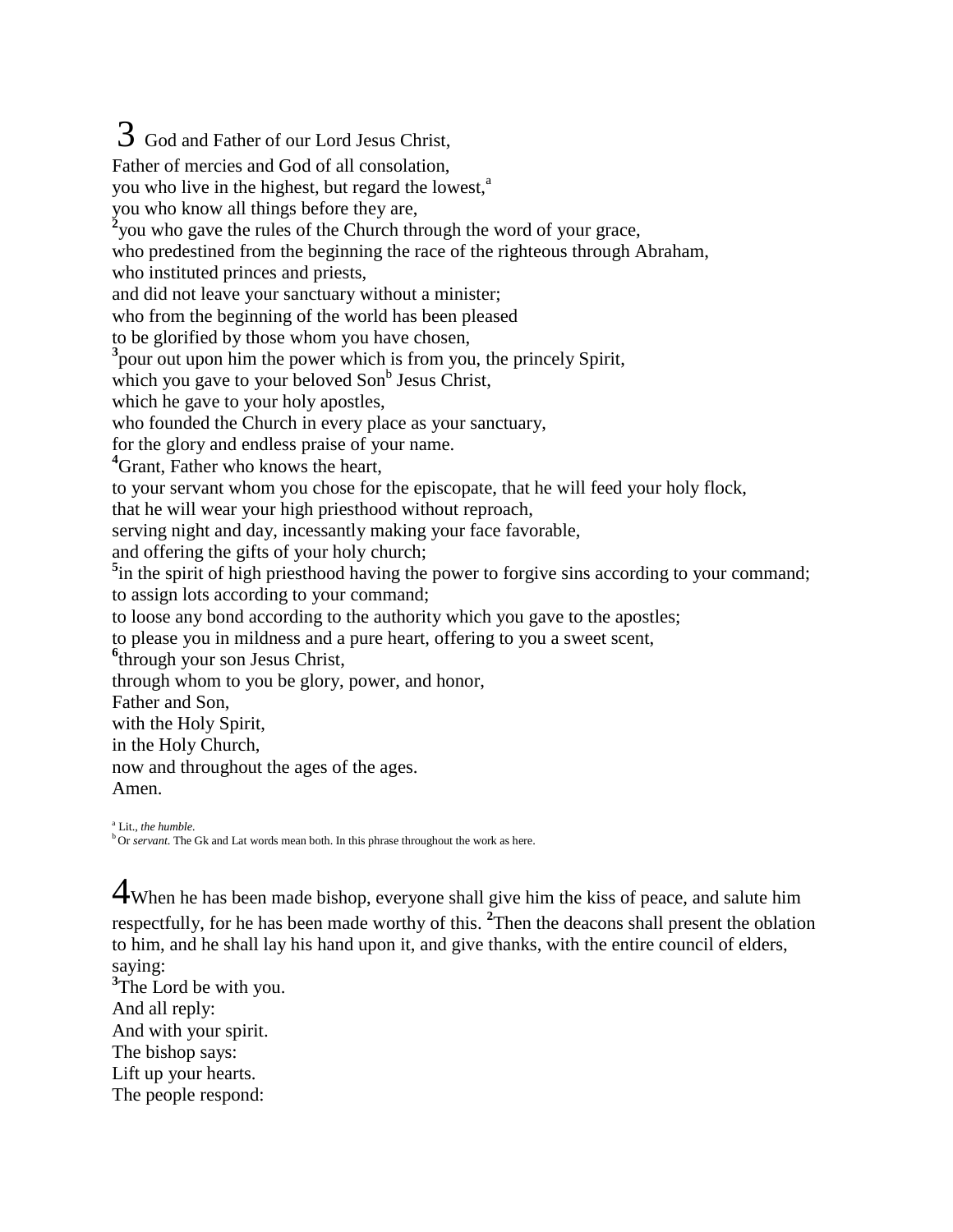We have them with the Lord. The bishop says: Let us give thanks to the Lord. The people respond: It is proper and just. The bishop then continues: <sup>4</sup>We give thanks to you God, through your beloved son Jesus Christ, whom you sent to us in former times<sup>a</sup> as Savior, Redeemer, and Messenger of your Will, **<sup>5</sup>**who is your inseparable Word, through whom you made all, and in whom you were well-pleased, **<sup>6</sup>**whom you sent from heaven into the womb of a virgin, who, being conceived within her, was made flesh, and appeared as your Son, born of the Holy Spirit and the virgin. <sup>7</sup>It is he who, fulfilling your will and acquiring for you a holy people, extended his hands in suffering, in order to liberate from sufferings those who believe in you. <sup>8</sup>Who, when he was delivered<sup>b</sup> to voluntary suffering, in order to dissolve death, and break the chains of the devil, and tread down hell, and bring the just to the light, and set the limit, and manifest the resurrection, <sup>9</sup> taking the bread, and giving thanks to you, said, "Take, eat, for this is my body which is broken for you." Likewise the chalice, saying, This is my blood which is shed for you. **<sup>10</sup>**Whenever you do this, do this (in) memory of me. <sup>11</sup>Therefore, remembering his death and resurrection, we offer to you the bread and the chalice, giving thanks to you, who has made us worthy to stand before you and to serve as your priests. **<sup>12</sup>**And we pray that you would send your Holy Spirit

to the oblation of your Holy Church.

In their gathering together,

give to all those who partake of your holy mysteries the fullness of the Holy Spirit, toward the strengthening of the faith in truth,

**<sup>13</sup>**that we may praise you and glorify you,

through your son Jesus Christ,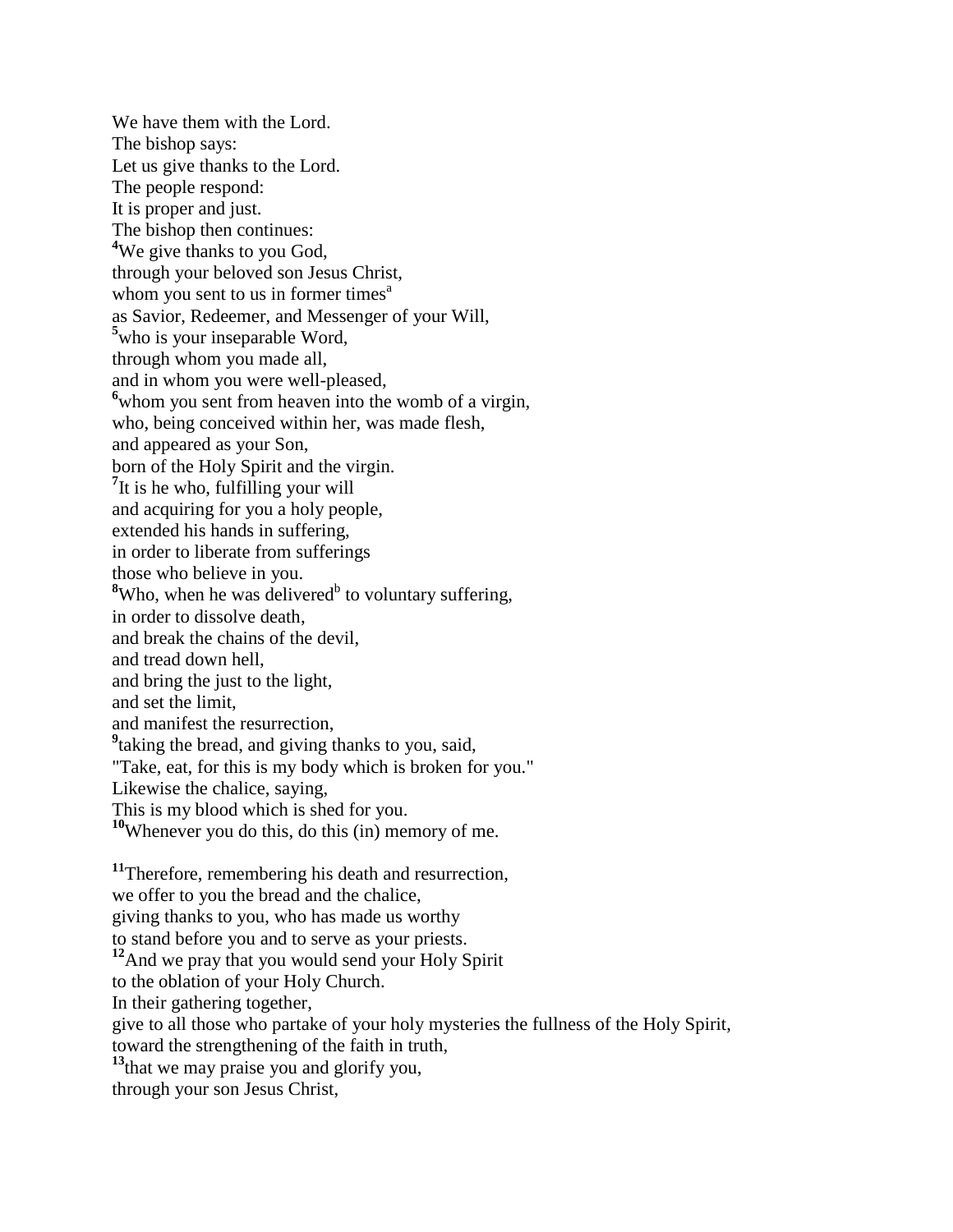through whom to you be glory and honor, Father and Son, with the Holy Spirit, in your Holy Church, now and throughout the ages of the ages. Amen.

<sup>a</sup>Or *the last times.* <sup>b</sup> Or *betrayed.*

 $5$  If someone makes an offering of oil, the bishop shall give thanks in the same manner as for the oblation of the bread and wine. He does not give thanks with the same words, but quite similar, saying, **<sup>2</sup>** "Sanctify this oil, God, as you give holiness to all who are anointed and receive it, as you anointed kings, priests, and prophets, so that it may give strength to all who taste it, and health to all who use it."

 $6$  Likewise, if someone makes an offering of cheese and olives, the bishop shall say, <sup>2</sup> Sanctify this brought-together milk, just as you also bring us together in your love. <sup>3</sup>Let this fruit not leave your sweetness, this olive which is a symbol of your abundance, which you made to flow from the tree, for life to those who hope in you." <sup>4</sup>In every blessing should be said: To you be glory, Father and Son with the Holy Spirit, in your Holy Church, now and forever,

and throughout all the ages of the ages.

7 When an elder is ordained, the bishop places his hand upon his head, along with the other elders, and says according to that which was said above for the bishop, praying and saying: <sup>2</sup>God and Father of our Lord Jesus Christ, look upon your servant here, and impart the spirit of grace and the wisdom of elders<sup>a</sup>, that he may help and guide your people with a pure heart, **3** just as you looked upon your chosen people, and commanded Moses to choose elders, whom you filled with your spirit which you gave to your attendant.

**<sup>4</sup>**Now, Lord, unceasingly preserving in us the spirit of your grace, make us worthy, so that being filled we may minister to you in singleness<sup>b</sup> of heart, praising you,

Amen.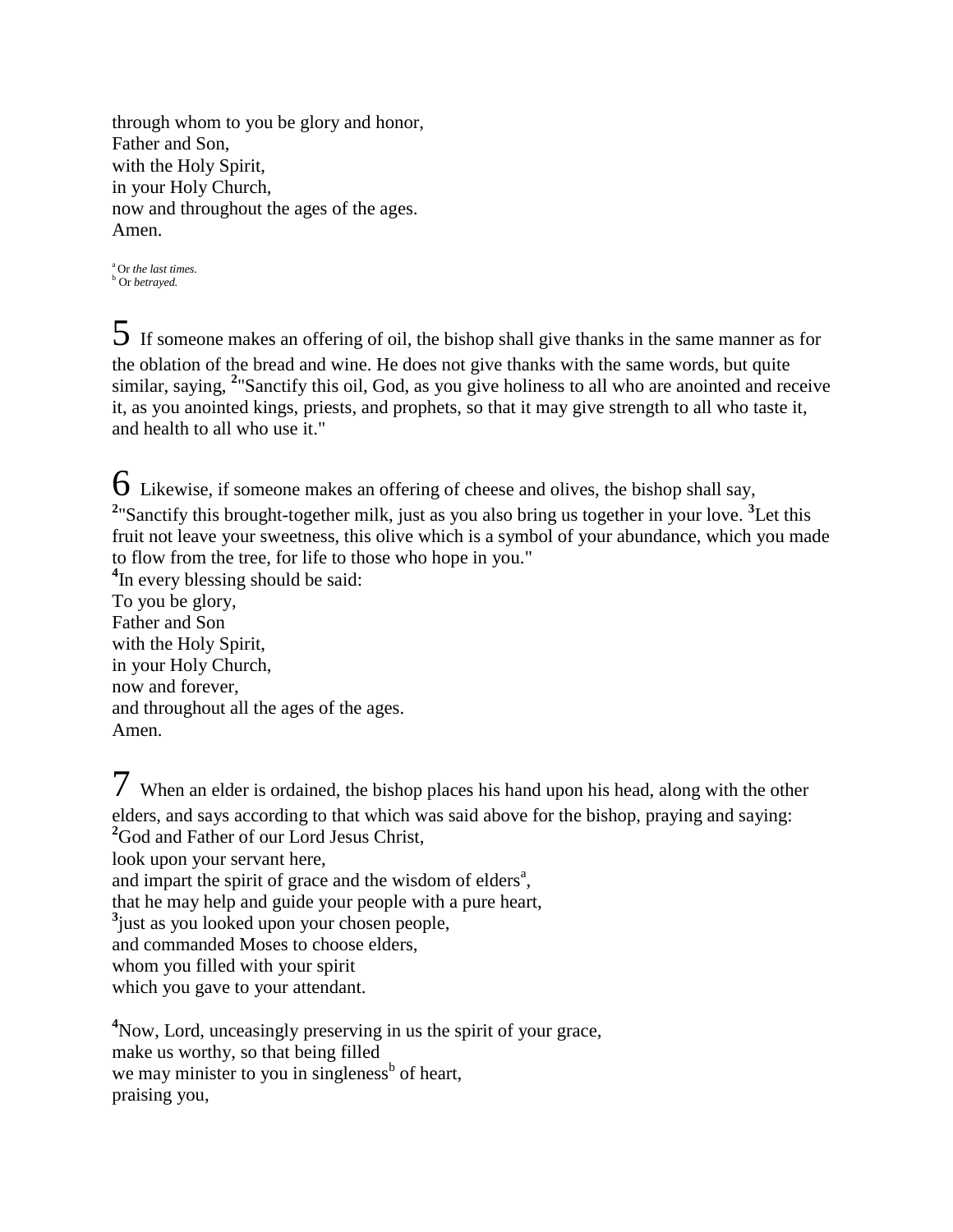**5** through your son Christ Jesus, through whom to you be glory and might, Father and Son with the Holy Spirit, in your Holy Church, now and throughout the ages of the ages. Amen.

a Lit., *advice of elders.* <sup>b</sup> Or *simplicity.*

8 When one ordains a deacon, he is chosen according to what has been said above, with only the bishop laying on his hand in the same manner. In the ordination of a deacon, only the bishop lays on his hand, **<sup>2</sup>** because the deacon is not ordained to the priesthood, but to the service of the bishop, to do that which he commands. <sup>3</sup> For he is not part of the council of the clergy, but acts as a manager, and reports to the bishop what is necessary. **<sup>4</sup>**He does not receive the spirit common to the elders, which the elders share, but that which is entrusted to him under the bishop's authority. **<sup>5</sup>** This is why only the bishop makes a deacon. **<sup>6</sup>**Upon the elders, the other elders place their hands because of a common spirit and similar duty. **<sup>7</sup>** Indeed, the elder has only the authority to receive this, but he has no authority to give it. **<sup>8</sup>** Therefore he does not ordain to the clergy. Upon the ordination of the elder he seals; the bishop ordains. <sup>9</sup>The bishop says this over the deacon:

**<sup>10</sup>**O God, you who have created all

and put it in order by your Word, Father of our Lord Jesus Christ,

whom you sent to serve by your will,

and to manifest to us your desire,

<sup>11</sup>give the Holy Spirit of grace and earnestness and diligence to this your servant,

whom you have chosen to serve your church

and to offer up in holiness in your sanctuary

that which is offered from the inheritance of your high priests,

so that serving without reproach and in purity, he may obtain a higher degree,

and that he may praise you and glorify you,

**<sup>12</sup>**through your son Jesus Christ our Lord,

through whom to you be glory, and power, and praise,

with the Holy Spirit,

now and always, and throughout the ages of the ages. Amen.

9 If a confessor has been placed in chains for the Name of the Lord, hands are not laid upon him for the office of deacon or elder. He has the honor of the office of an elder through his confession. If he is instituted as a bishop, then hands will be laid upon him.

<sup>2</sup>If there is a confessor who was neither led before an authority, nor punished with bonds, nor placed in prison, nor condemned to any other penalty, but was only incidentally derided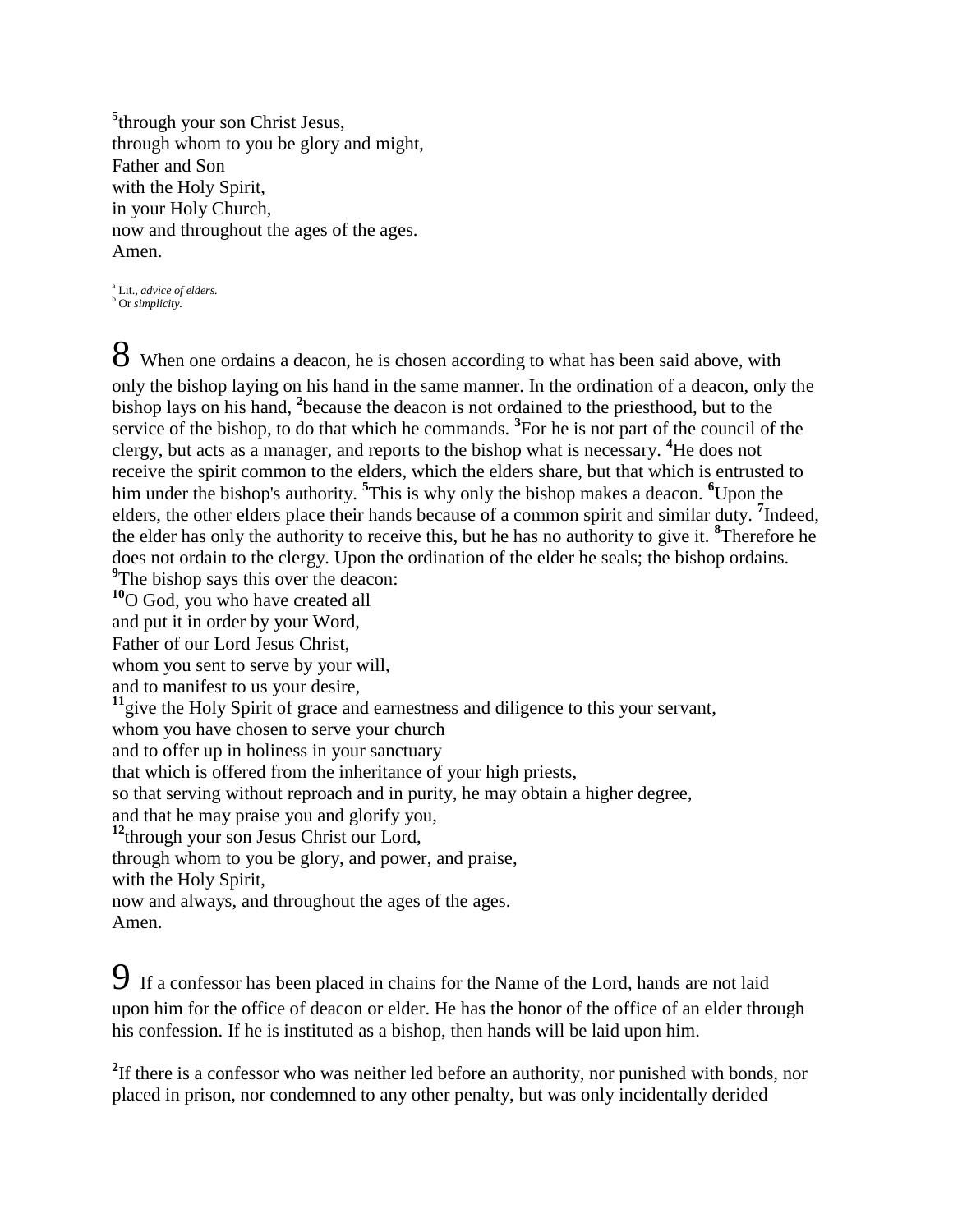because of the Name of our Lord, and punished with domestic confinement even though he confessed, for whatever office he is worthy of hands shall be placed on him.

<sup>3</sup>The bishop shall give thanks according to all that was said above. <sup>4</sup>It is not at all necessary that he prays with the very same words given above, as though by an effort of memory giving thanks to God. Each shall pray whatever is according to his ability. **<sup>5</sup>** If someone has the ability to pray a lengthy and solemn prayer, that is well. If someone else, in praying, offers a short prayer, this is not to be prevented. That prayer must only be correct in orthodoxy.

10 When a widow is appointed, she is not ordained, but is chosen by name. **<sup>2</sup>** If her husband has been dead a long time, she is appointed. <sup>3</sup>If it has not been a long time since her husband died, she may not be trusted. If, however, she is old, let her be tested for a time. For often the passions grow old with those who give them a place in themselves. **<sup>4</sup>** The widow is appointed by word alone, and then may join the rest of the widows. Do not lay hands upon her, for she does not offer the oblation, nor does she have a liturgical duty. **<sup>5</sup>**Ordination is for the clergy because of liturgical duty. The widow is appointed because of prayer, which is a duty for all.

 $11$  The reader is appointed when the bishop gives the book to him. He does not have hands laid upon him.

 $12$  Hands are not laid on a virgin, for a decision alone makes her a virgin.

 $13$  Hands are not laid on the sub-deacon. He is chosen by name to assist the deacon.

 $14$  If someone among the laity is seen to have received a gift of healing by revelation, hands are not laid upon such a one, for the matter is obvious.

 $15$  Those who are newly brought forward to hear the Word shall first be brought before the teachers at the house, before all the people enter. **<sup>2</sup>** Then they will be questioned concerning the reason that they have come forward to the faith. Those who bring them will bear witness concerning them as to whether they are able to hear. **<sup>3</sup>** They shall be questioned concerning their life and occupation, marriage status, and whether they are slave or free. <sup>4</sup>If they are the slaves of any of the faithful, and if their masters permit them, they may hear the Word. If their masters do not bear witness that they are good, let them be rejected. <sup>5</sup>If their masters are pagans, teach them to please their masters, so that there will be no blasphemy.

**6** If a man has a wife, or a woman has a husband, let them be taught to be content, the husband with his wife, and the wife with her husband. **<sup>7</sup>** If there is a man who does not live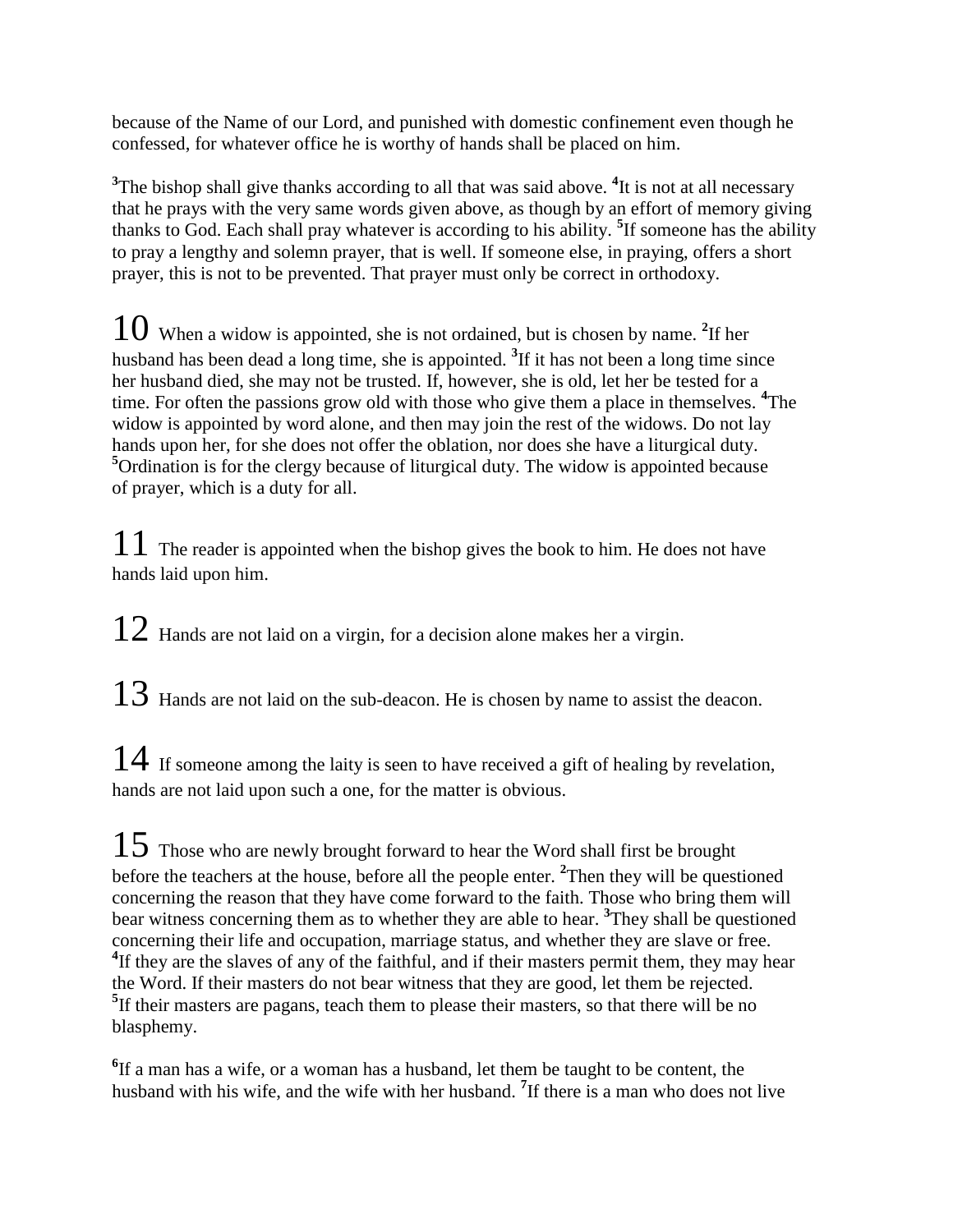with a woman, let him be taught not to fornicate, but to either take a wife according to the law, or to remain as is.

**8** If there is someone who has a demon, such a one shall not hear the Word of the teacher until purified.

 $16$  They will inquire concerning the works and occupations of those are who are brought forward for instruction. **<sup>2</sup>** If someone is a pimp who supports prostitutes, he shall cease or shall be rejected. **<sup>3</sup>** If someone is a sculptor or a painter, let them be taught not to make idols. Either let them cease or let them be rejected. <sup>4</sup>If someone is an actor or does shows in the theater, either he shall cease or he shall be rejected. **<sup>5</sup>** If someone teaches children (worldly knowledge), it is good that he cease. But if he has no (other) trade, let him be permitted. <sup>6</sup>A charioteer, likewise, or one who takes part in the games, or one who goes to the games, he shall cease or he shall be rejected. **<sup>7</sup>** If someone is a gladiator, or one who teaches those among the gladiators how to fight, or a hunter who is in the wild beast shows in the arena, or a public official who is concerned with gladiator shows, either he shall cease, or he shall be rejected. **<sup>8</sup>** If someone is a priest of idols, or an attendant of idols, he shall cease or he shall be rejected. **<sup>9</sup>**A military man in authority must not execute men. If he is ordered, he must not carry it out. Nor must he take military oath. If he refuses, he shall be rejected. <sup>10</sup>If someone is a military governor,<sup>a</sup> or the ruler of a city who wears the purple, he shall cease or he shall be rejected. **<sup>11</sup>**The catechumen or faithful who wants to become a soldier is to be rejected, for he has despised God. **<sup>12</sup>**The prostitute, the wanton man, the one who castrates himself, or one who does that which may not be mentioned, are to be rejected, for they are impure. **<sup>13</sup>**A magus shall not even be brought forward for consideration. **<sup>14</sup>**An enchanter, or astrologer, or diviner, or interpreter of dreams<sup>b</sup>, or a charlatan<sup>c</sup>, or one who makes amulets, either they shall cease or they shall be rejected. **<sup>15</sup>**If someone's concubine is a slave, as long as she has raised her children and has clung only to him, let her hear. Otherwise, she shall be rejected. **<sup>16</sup>**The man who has a concubine must cease and take a wife according to the law. If he will not, he shall be rejected.

17 Catechumens will hear the word for three years. <sup>2</sup>Yet if someone is earnest<sup>a</sup> and perseveres well in the matter, it is not the time that is judged, but the conduct.

<sup>a</sup> Or *eager*

 $18$  When the teacher finishes his instruction, the catechumens will pray by themselves, separate from the faithful. **<sup>2</sup>** The women will also pray in another place in the church, by themselves, whether faithful women or catechumen women. **<sup>3</sup>**After the catechumens have finished praying, they do not give the kiss of peace, for their kiss is not yet pure. **<sup>4</sup>**But the faithful shall greet one another with a kiss, men with men, and women with women. Men must not greet women with a kiss.

a Lit. *has the authority of swords*

<sup>b</sup> Other ancient authorities add *or one who clips the fringes of garments,*

c Lit., *one who stirs up the people*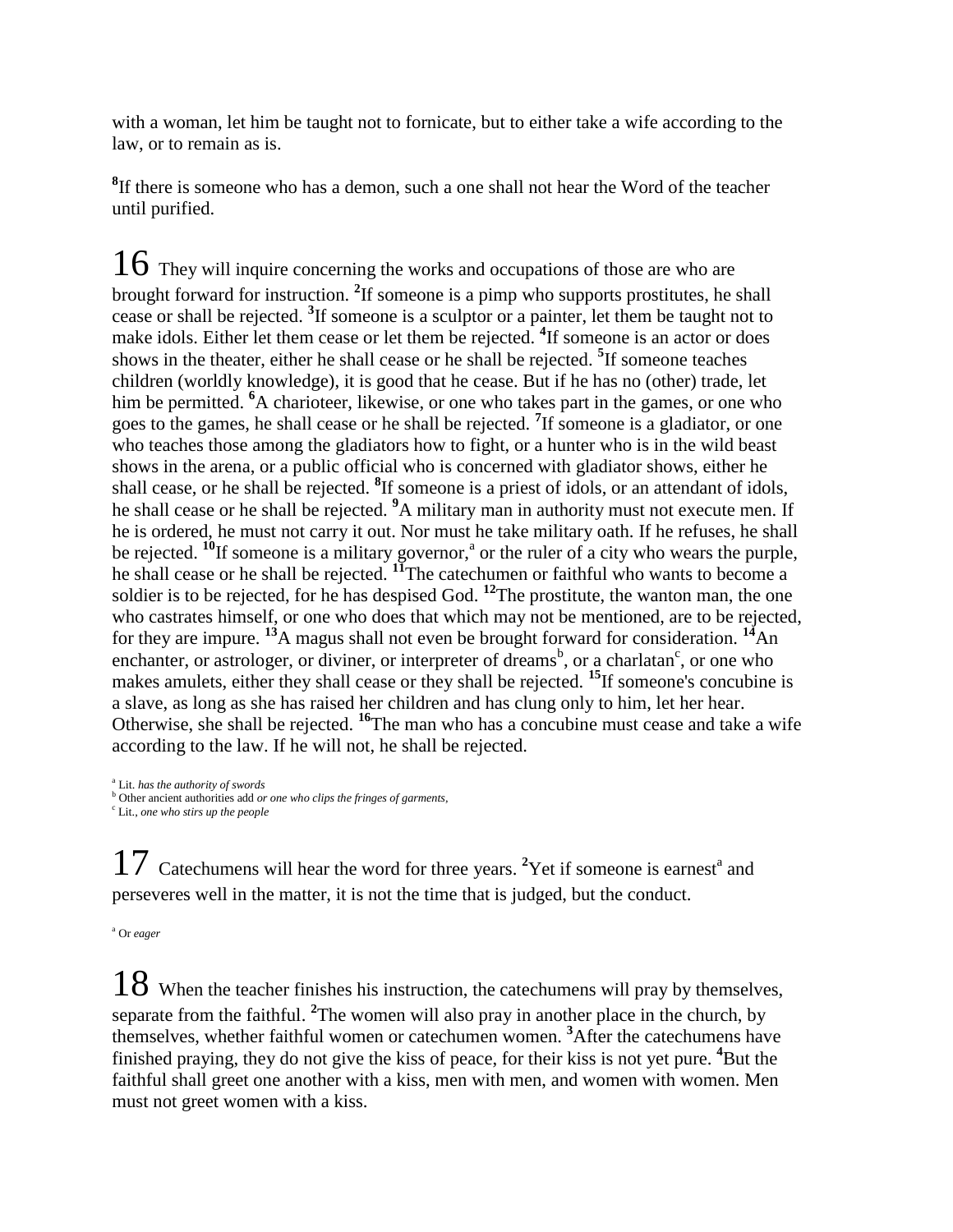**<sup>5</sup>**All the women should cover their heads with a pallium, and not simply with a piece of linen, which is not a proper veil.

19 After the prayer, the teacher shall lay hands upon the catechumens, pray, and dismiss them. Whether such is one of the laypeople or of the clergy, let him do so.

**2** If any catechumens are apprehended because of the Name of the Lord, let them not be double-hearted because of martyrdom. If they may suffer violence and be executed with their sins not removed, they will be justified, for they have received baptism in their own blood.

 $20$  When they are chosen who are to receive baptism, let their lives be examined, whether they have lived honorably while catechumens, whether they honored the widows, whether they visited the sick, and whether they have done every good work..<sup>2</sup>If those who bring them forward bear witness for them that they have done so, then let them hear the Gospel.

**3** From the time at which they are set apart, place hands upon them daily so that they are exorcised. When the day approaches on which they are to be baptized, let the bishop exorcise each one of them, so that he will be certain whether each has been purified. <sup>4</sup>If there are any who are not purified, they shall be set apart. They have not heard the Word in faith, for the foreign spirit remained with each of them.

<sup>5</sup>Let those who are to be baptized be instructed that they bathe and wash on the fifth day of the week. <sup>6</sup>If a woman is in the manner of women, let her be set apart<sup>a</sup> and receive baptism another day.

<sup>7</sup>Those who are to receive baptism shall fast on the Preparation of the Sabbath<sup>b</sup>. On the Sabbath<sup>c</sup>, those who are to receive baptism shall all gather together in one place chosen according to the will of the bishop. They shall be commanded to pray and kneel<sup>d</sup>. <sup>8</sup>Then, laying his hand on them, he will exorcise every foreign spirit, so that they flee from them and never return to them. When he has finished exorcising them, he shall breathe on their faces and seal<sup>e</sup> their foreheads, ears and noses. Then he shall raise them up.

<sup>9</sup>They shall all keep vigil all night, reading and instructing them.

<sup>10</sup>Those who are to be baptized are not to bring any vessel, only that which each brings for the eucharist. It is indeed proper that each bring the oblation in the same hour.

a Lit., *isolated.*

**b** Friday

c Saturday d Lit., *bend the knee.*

<sup>&</sup>lt;sup>e</sup> With the sign of the cross.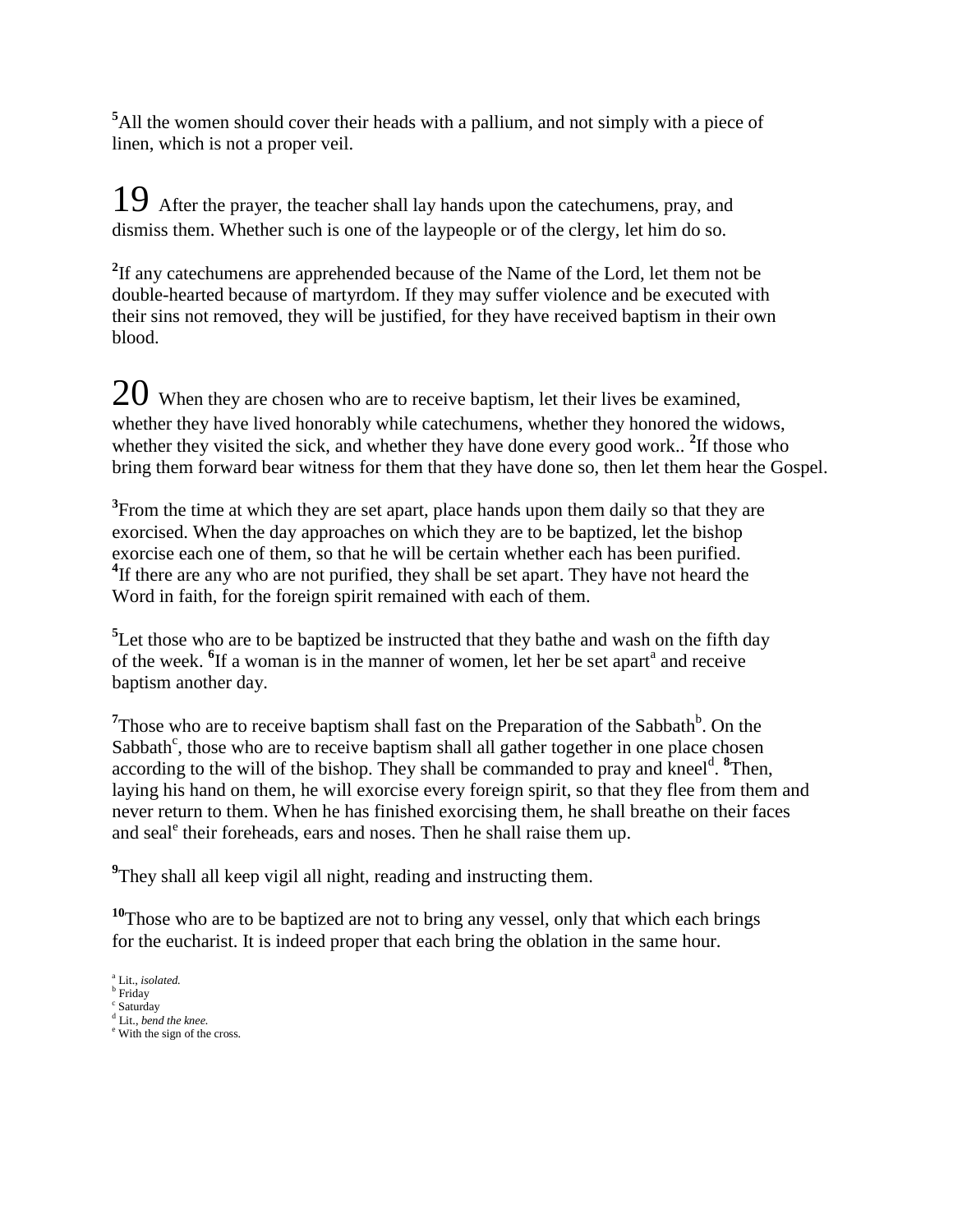21 At the hour in which the cock crows, they shall first pray over the water. **<sup>2</sup>**When they come to the water, the water shall be pure and flowing, that is, the water of a spring or a flowing body of water. **<sup>3</sup>** Then they shall take off all their clothes. **<sup>4</sup>** The children shall be baptized first. All of the children who can answer for themselves, let them answer. If there are any children who cannot answer for themselves, let their parents answer for them, or someone else from their family. **<sup>5</sup>**After this, the men will be baptized. Finally, the women, after they have unbound their hair, and removed their jewelry. No one shall take any foreign object with themselves down into the water.

<sup>6</sup>At the time determined for baptism, the bishop shall give thanks over some oil, which he puts in a vessel. It is called the Oil of Thanksgiving. **<sup>7</sup>**He shall take some more oil and exorcise it. It is called the Oil of Exorcism. **<sup>8</sup>**A deacon shall hold the Oil of Exorcism and stand on the left. Another deacon shall hold the Oil of Thanksgiving and stand on the right.

<sup>9</sup>When the elder takes hold of each of them who are to receive baptism, he shall tell each of them to renounce, saying, "I renounce you Satan, all your service<sup>a</sup>, and all your works." <sup>10</sup>After he has said this, he shall anoint each with the Oil of Exorcism, saying, "Let every evil spirit depart from you." **<sup>11</sup>**Then, after these things, the bishop passes each of them on nude to the elder who stands at the water. They shall stand in the water naked. A deacon, likewise, will go down with them into the water. **<sup>12</sup>**When each of them to be baptized has gone down into the water, the one baptizing shall lay hands on each of them, asking, "Do you believe in God the Father Almighty?" **<sup>13</sup>**And the one being baptized shall answer, "I believe." <sup>14</sup>He shall then baptize each of them once, laying his hand upon each of their heads. **<sup>15</sup>**Then he shall ask, "Do you believe in Jesus Christ, the Son of God, who was born of the Holy Spirit and the Virgin Mary, who was crucified under Pontius Pilate, and died, and rose on the third day living from the dead, and ascended into heaven, and sat down at the right hand of the Father, the one coming to judge the living and the dead?" <sup>16</sup>When each has answered, "I believe," he shall baptize a second time. <sup>17</sup>Then he shall ask, "Do you believe in the Holy Spirit and the Holy Church and the resurrection of the flesh?" **<sup>18</sup>**Then each being baptized shall answer, "I believe." And thus let him baptize the third time.

<sup>19</sup>Afterward, when they have come up out of the water, they shall be anointed by the elder with the Oil of Thanksgiving, saying, "I anoint you with holy oil in the name of Jesus Christ." **<sup>20</sup>**Then, drying themselves, they shall dress and afterwards gather in the church.

**<sup>21</sup>**The bishop will then lay his hand upon them, invoking, saying, "Lord God, you who have made these worthy of the removal of sins through the bath of regeneration, make them worthy to be filled with your Holy Spirit, grant to them your grace, that they might serve you according to your will, for to you is the glory, Father and Son with the Holy Spirit,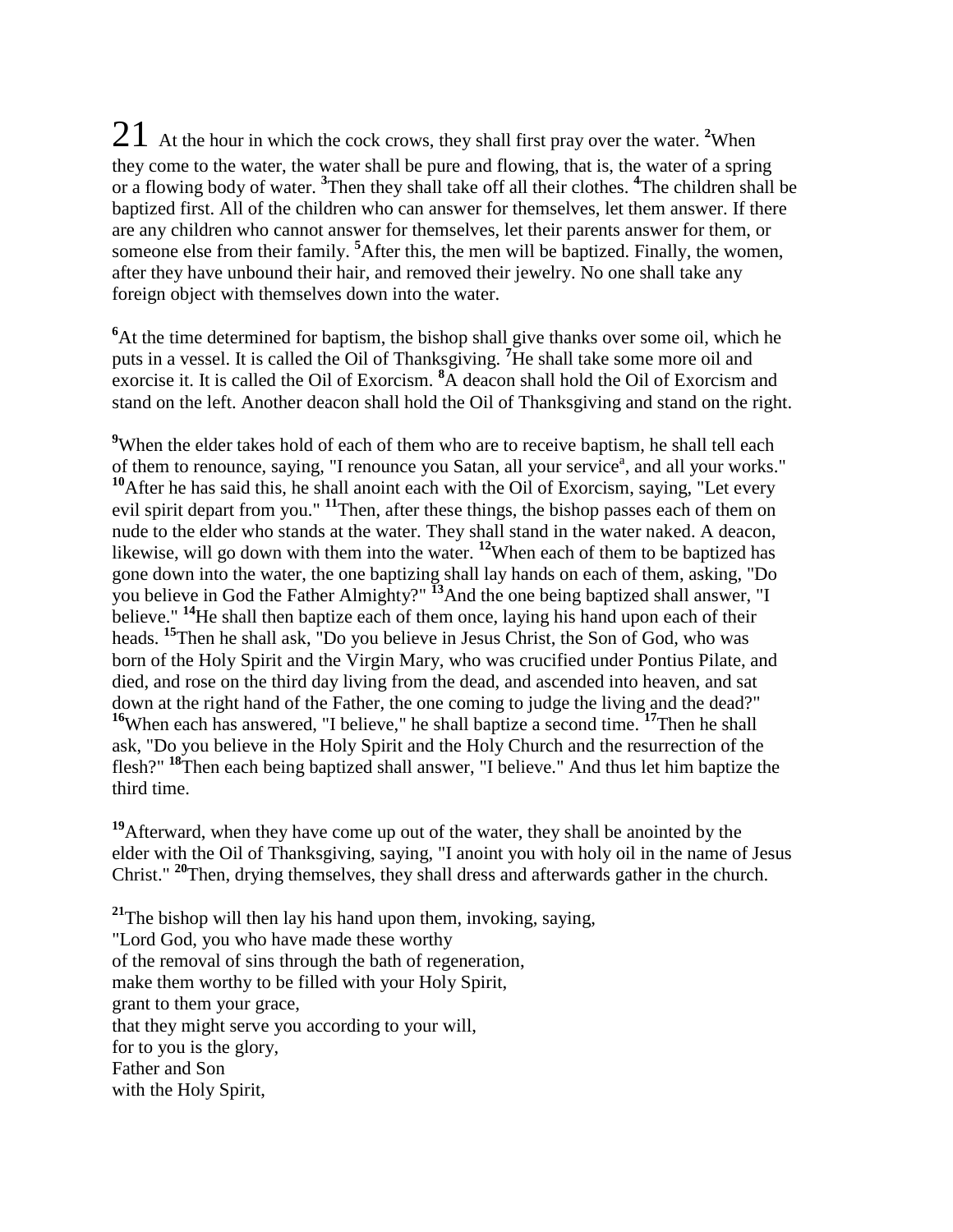in the Holy Church, now and throughout the ages of the ages. Amen.

<sup>22</sup>After this he pours the oil into his hand, and laying his hand on each of their heads, says, "I anoint you with holy oil in God the Father Almighty, and Christ Jesus, and the Holy Spirit."

<sup>23</sup>Then, after sealing<sup>b</sup> each of them on the forehead, he shall give them the kiss of peace and say, "The Lord be with you." And the one who has been baptized shall say, "And with your spirit." **<sup>24</sup>**So shall he do to each one.

<sup>25</sup>From then on they will pray together will all the people. Prior to this they may not pray with the faithful until they have completed all. <sup>26</sup>After they pray, let them give the kiss of peace.

<sup>27</sup>Then the deacons shall immediately bring the oblation. The bishop shall bless the bread, which is the symbol of the Body of Christ; and the bowl of mixed wine<sup>c</sup>, which is the symbol of the Blood which has been shed for all who believe in him; **<sup>28</sup>**and the milk and honey mixed together, in fulfillment of the promise made to the fathers, in which he said, "a land flowing with milk and honey," which Christ indeed gave, his Flesh, through which those who believe are nourished like little children, by the sweetness of his Word, softening the bitter heart; **<sup>29</sup>**and water also for an oblation, as a sign of the baptism, so that the inner person, which is psychic, may also receive the same as the body. **<sup>30</sup>**The bishop shall give an explanation of all these things to those who are receiving.

**<sup>31</sup>**Breaking the bread, distributing a piece to each, he shall say,

"The Bread of Heaven in Jesus Christ."

**<sup>32</sup>**And the one who receives shall answer,

"Amen."

<sup>33</sup>The elders, and the deacons if there are not enough, shall hold the cups and stand together in good order and with reverence: first the one who holds the water, second the one who holds the milk, and third the one who holds the wine. **<sup>34</sup>**They who partake shall taste of each three times. And he who gives shall say,

"In God the Father Almighty."

The one who receives shall respond,

"Amen."

**<sup>35</sup>**The one giving shall say,

"And in the Lord Jesus Christ."

The one who receives shall respond,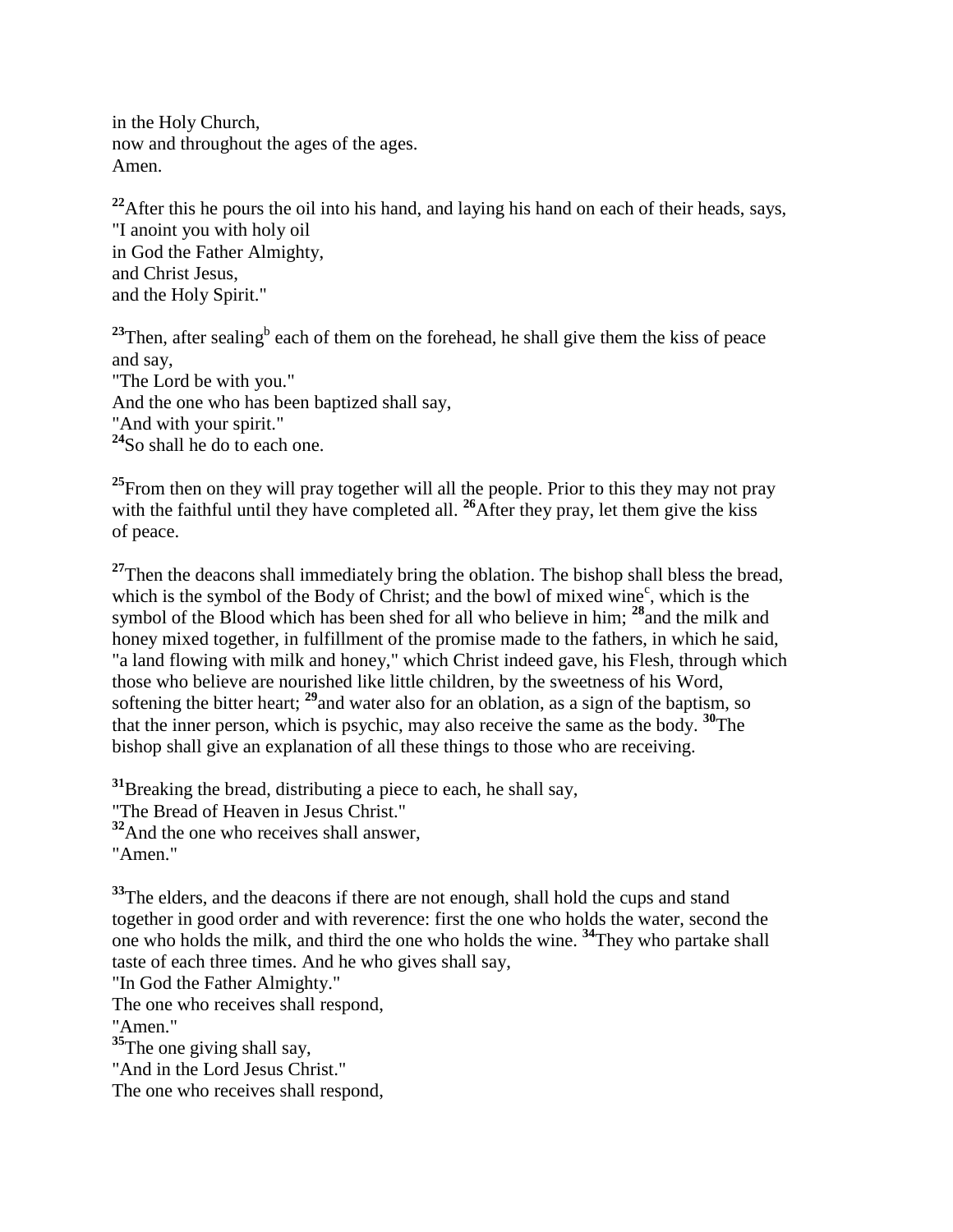"Amen." <sup>36</sup>The one giving shall say, "And in the Holy Spirit, and in the Holy Church." And the one who receives shall respond, "Amen." <sup>37</sup>It shall be done so for each.

**<sup>38</sup>**When these things are done, they shall be zealous to do good works, and to please God, living honorably, devoting themselves to the church, doing the things which they were taught, and advancing in piety.

<sup>39</sup>We have delivered these things to you only briefly concerning baptism and the oblation because you have already been instructed concerning the resurrection of the flesh and the rest according to what is written. **<sup>40</sup>**If there is anything else which needs to be told, the bishop shall tell it privately<sup>d</sup> to those who receive baptism. None but the faithful may know, and even them only after receiving baptism. This is the white stone about which John said, "A new name is written on it, which no one knows except the one who received the stone."

<sup>a</sup> Other ancient authorities read *servants.*

<sup>b</sup> That is, making the sign of the cross.

<sup>c</sup> That is, wine mixed with water.

d Lit., *in quiet*

 $22$  On the first day of the week the bishop, if possible, shall deliver the oblation to all the people with his own hand, while the deacons break the bread. **<sup>2</sup>**When the deacon brings it to the elder, the deacon shall present his platter, and the elder shall take it himself and distribute it to the people by his own hand. **<sup>3</sup>**Other days they will receive the oblation according to the command of the bishop.

 $23$  Widows and virgins will fast often and pray for the Church. The elders will fast when they want to, as is the same for the laypeople. <sup>2</sup>The bishop may not fast except when all the people fast. <sup>3</sup>For often someone will bring an offering, and it cannot be rejected. For whenever the bishop breaks the bread, he must partake of it, and eat it with all who are there.

 $24$  The deacon shall be diligent in giving the oblation to the sick, if there is no elder. <sup>2</sup>When he has been given as much as is necessary, receiving according to how much needs to be given out, he shall give thanks, and they shall eat there.

 $25$  When the evening has arrived, with the bishop present the deacon shall bring in a lamp. **<sup>2</sup>** The bishop, standing in the midst of all the faithful present, shall give thanks. But he shall first greet all by saying,

"The Lord be with you."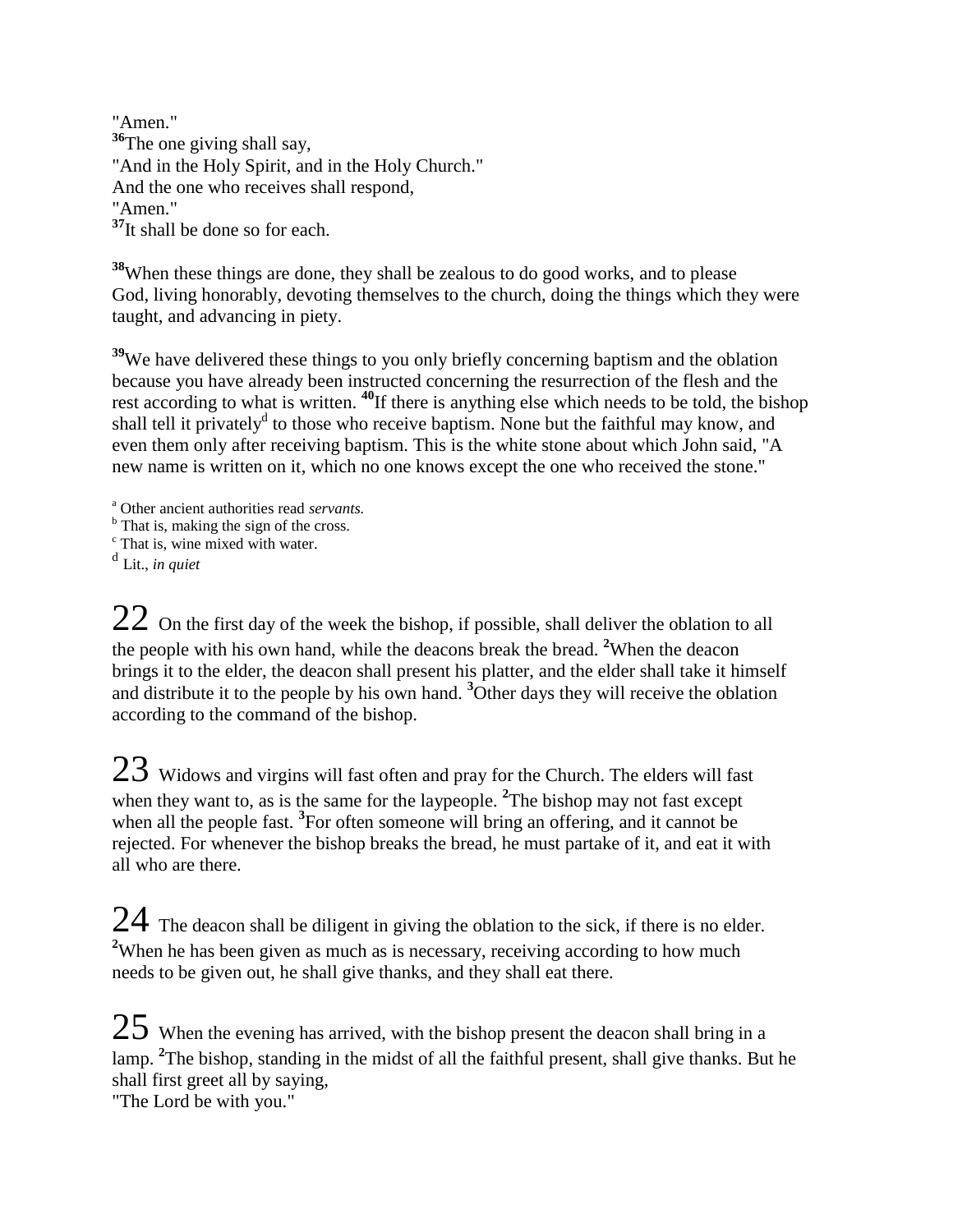<sup>3</sup>And all the people shall respond, "And with your spirit." <sup>4</sup>Then the bishop shall say, "Let us give thanks to the Lord." **<sup>5</sup>**And the people shall respond, "It is proper and just. Greatness and exaltation and glory are due to him."

<sup>6</sup>But he shall not say, "Lift up your hearts," because that is said for the oblation.

<sup>7</sup>And he shall pray thus, saying, "We give thanks to you, O God, through your Son Jesus Christ our Lord, because you have enlightened us by revealing the incorruptible light. **8** Therefore, having finished the length of a day, and arriving at the beginning of the night, and having been satisfied with the light of the day which you created for our satisfaction, and since we now do not lack a light for the evening through your grace, we sanctify you and glorify you, <sup>9</sup>through your only Son our Lord Jesus Christ, through whom to you with him be glory and might and honor with the Holy Spirit, now and always, and throughout the ages of the ages. Amen.

**<sup>10</sup>**Then all shall say, "Amen."

**<sup>11</sup>**After the meal they shall get up and pray, and the children shall sing songs, along with the virgins.

<sup>12</sup>Afterwards, the deacon holding the mixed cup of the oblation shall say a psalm from among those in which is written *Alleluia*. <sup>13</sup>Then, if the elder orders it, more from the same psalms. After this, the bishop shall offer the cup, saying one of those psalms appropriate to the cup, all of which should include *Alleluia*. **<sup>14</sup>**When the psalms are recited, all shall say, "Alleluia," which means, "We praise he who is God. Glory and praise to him who created all the world by word alone!" **<sup>15</sup>**When the psalm is completed, he shall bless the cup and give of the pieces of bread to all the faithful ones.

 $26\,$  When they dine, the faithful present shall take from the hand of the bishop a small piece of bread before taking their own bread, because it is blessed. Yet it is not the eucharist, like the body of the Lord. **<sup>2</sup>**Before they all drink, they shall take their cups and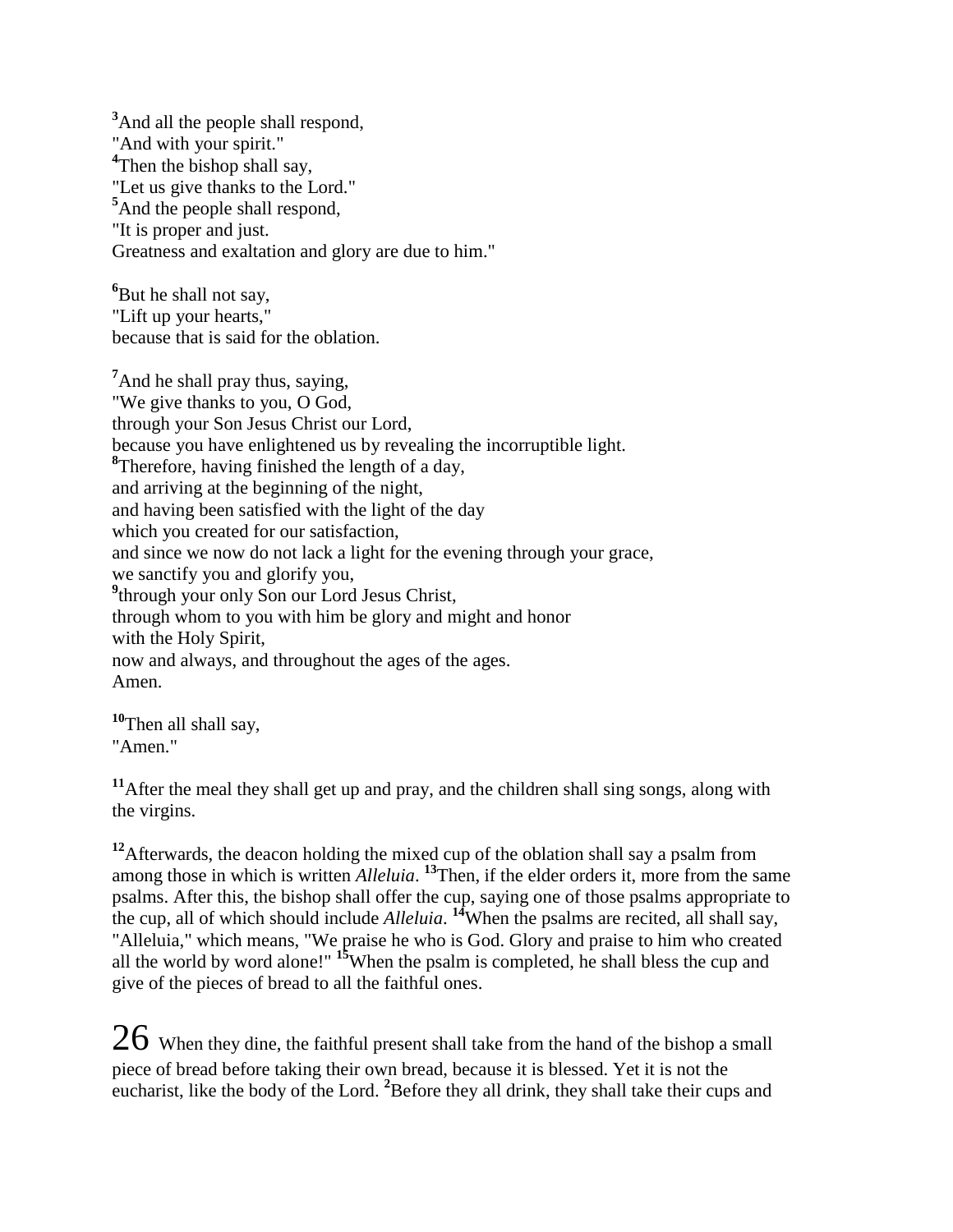give thanks for them. Thus they will eat and drink in purity. **<sup>3</sup>**However, give the catechumens exorcised bread and cups.

 $27$  The catechumen may not take part in<sup>a</sup> the Lord's Supper. <sup>2</sup>At every meal, those who eat shall remember him who invited them, because he requested that they might come under his roof.

a Lit. *recline at*

 $28$  Eat and drink in moderation. Do not drink to drunkenness, so that no one will mock you and so that he who invited you will not be grieved by your disorderly conduct. It is better that he continue to pray to be made worthy so that the saints may come to him. For indeed, as he said, "You are the salt of the earth." <sup>2</sup>If you are all assembled and are offered a dinner gift<sup>a</sup>, accept it.

<sup>3</sup>When you eat, eat sufficiently and not to excess, so that the host may have some left that he can then send to someone as leftovers of the saints, so that the one to whom it is sent may rejoice.

<sup>4</sup>Let the guests eat in silence, without arguing, saying only what the bishop allows. If someone asks a question, it shall be answered. When the bishop answers, all shall remain silent, praising him modestly, until someone else asks a question.

<sup>5</sup>And if, in the absence of the bishop, the faithful attend the meal in the presence of an elder or a deacon, they shall eat in the same way, honorably. Everyone shall be careful to receive the blessed bread and from the hand of the elder or deacon. Similarly, the catechumen will still receive exorcised.

<sup>6</sup>If laypeople only are gathered, they shall behave modestly, for a layperson cannot make the blessed bread.

<sup>a</sup> Gk *apophorêton*

 $29$  Each shall eat in the Name of the Lord. For this is pleasing to God that we should show ourselves as zealots even among the pagans, all of us being unified and sober.

 $30$  Whenever someone wishes to invite older widows to a meal, he shall send them away before sunset. **<sup>2</sup>** If he cannot receive them in his own home due to his ecclesiastical office, he shall give them food and wine and send them away. Then they may eat it at home as they please.

 $31\,$  All shall be diligent to offer to the bishop the firstfruits of the fruits of the first harvest. **<sup>2</sup>**He shall bless them, saying,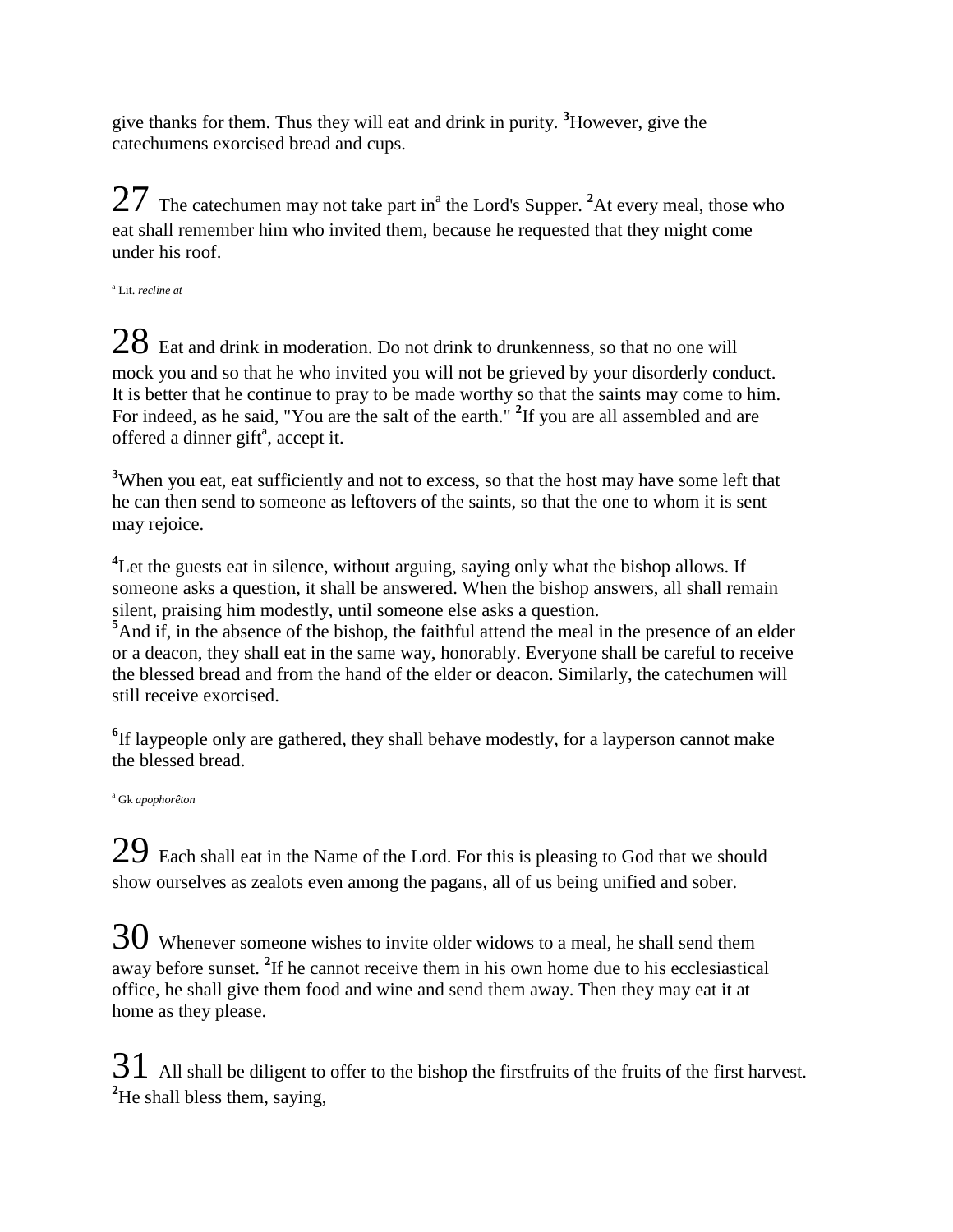**3** "We give thanks to you, God, and offer to you the firstfruits of the fruits which you have given to us as food, having nourished them by your word, commanding the earth to bring forth all kinds of fruit for the pleasure and nourishment of men and all animals. <sup>4</sup>For all this we praise you, God, in which you have been our benefactor, adorning all creation for us with various fruits, **5** through your Son Jesus Christ our Lord, through whom to you be glory throughout the ages of the ages. Amen."

 $32$  These are the fruits which he shall bless: the grape, fig, pomegranate, olive, pear, apple, blackberry, peach, cherry, almond, and plum. But not the pumpkin, melon, cucumber, onion, garlic, or any other vegetable.

**2** Sometimes flowers also are offered. The rose and lily may be offered, but no other flowers.

<sup>3</sup>With all foods, give thanks to the Holy God, eating them to his glory.

 $33\,$  No one must eat anything on Pascha<sup>a</sup> before the oblation has been made, for with one who acts thus, it will not be counted as a fast. **<sup>2</sup>** If a woman is pregnant, or if someone is sick and cannot fast for two days, let them fast on Saturday, taking bread and water if necessary. **<sup>3</sup>** If are at sea or for any other necessity did not know the day, when they have learned it they shall fast after Pentecost. **<sup>4</sup>** For the Passover which we celebrate is not a type, for the type has indeed passed. For this reason it no longer happens in the second month, and one should fast when one has learned the truth.

<sup>a</sup> Or *Easter*

34 Each of the deacons and sub-deacons shall serve the bishop. The bishop shall be told who are the sick, so that if it seems good to him, he may visit them. For the sick are greatly comforted that the high priest remembers them.

 $35$  The faithful, as soon as they wake up and are risen, before beginning work, shall pray to God, and then go to their work. **<sup>2</sup>**But if there is any instruction in the Word, they shall give this preference and go there to hear the Word of God for the strengthening of their souls. They shall be zealous to go to the church, where the Spirit flourishes.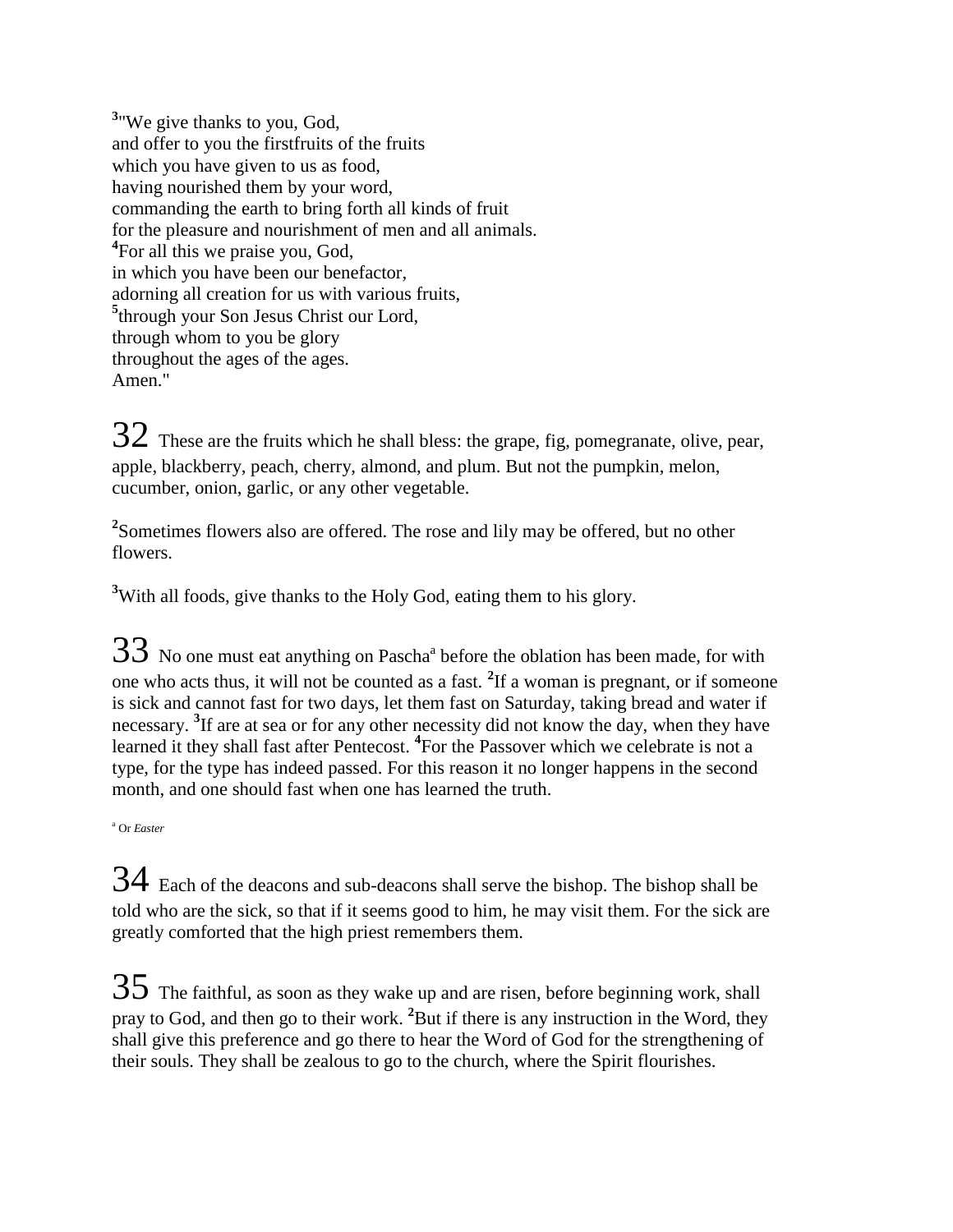$36$  The faithful shall be careful to partake of the eucharist before eating anything else. For if they eat with faith, even though some deadly poison is given to them, after this it will not be able to harm them.

 $37$  All shall be careful so that no unbeliever tastes of the eucharist, nor a mouse or other animal, nor that any of it falls and is lost. For it is the Body of Christ, to be eaten by those who believe, and not to be scorned.

38 Having blessed the cup in the Name of God, you received it as the antitype of the Blood of Christ. **<sup>2</sup>** Therefore do not spill from it, for some foreign spirit to lick it up because you despised it. You will become as one who scorns the Blood, the price with which you have been bought.

39 The deacons and elders shall meet daily at the place which the bishop appoints for them. The deacons especially should not fail to meet every day, except when illness prevents them. **<sup>2</sup>**When all have assembled, they shall teach all those who are in the assembly<sup>a</sup>. Then, after having prayed, each one shall go to the work assigned to him.

<sup>a</sup> Or *church*

 $40$  Do not put a high price on burying people in the cemeteries, for they are for all the poor. However, they shall pay the wages of a workman to whoever digs the hole, and the price of the bricks. <sup>2</sup>The bishop will provide for the caretaker there from what they offer at the assemblies<sup> $a$ </sup>, so that there is no charge for those who come to the place.

<sup>a</sup> Or *churches*

41 Let every faithful man and every faithful woman , when they rise from sleep at dawn, before they undertake any work, wash their hands and pray to God. Then they may go to work. <sup>2</sup>But if there is some instruction in the Word, they shall go there, considering that it is God whom they hear in the one instructing. For having prayed in the assembly,<sup>t</sup> they will be able to avoid all the evils of the day. The pious should consider it a great wrong if they do not go to the place in which they give instruction, especially if they know how to read.

 $3$ If there is a teacher there, let no one be late in arriving at the assembly<sup>a</sup> where they give instruction. Then it shall be given to whoever speaks to utter things which are useful to each one, and you will hear things you did not know, and you will benefit from the things which the Holy Spirit will give to you through the one who instructs. In this way, your faith will be strengthened by what you will have heard. He will also tell you there what you ought to do at home. Therefore, let each one be certain to go to the assembly<sup>a</sup>, to the place where the Holy Spirit flourishes.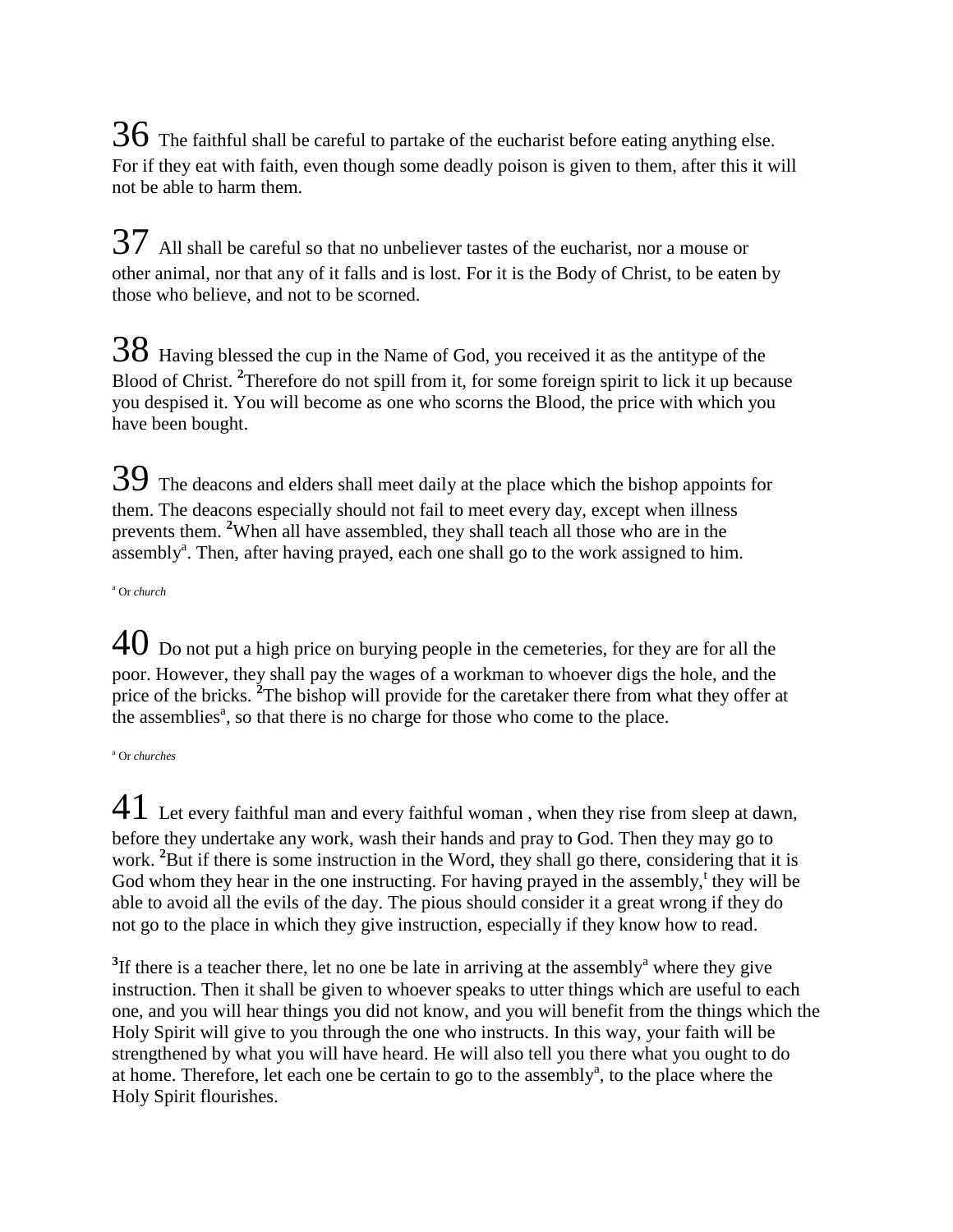<sup>4</sup>If there is a day when there is no instruction, let each one at home take a holy book and read enough of it to gain an advantage from it.

**5** If you are at home, pray at the third hour and praise God. If you are elsewhere at that time, pray in your heart to God. **<sup>6</sup>** For in this hour Christ was seen nailed to the wood. And thus in the Old Testament the Law instructed that the shewbread be offered at the third hour as a symbol of the Body and Blood of Christ. And the sacrifice of the irrational<sup>b</sup> lamb was a symbol of the perfect Lamb. For Christ is the Shepherd, and he is also the bread which descended from heaven.

<sup>7</sup>Pray also at the sixth hour. Because when Christ was attached to the wood of the cross, the daylight ceased and became darkness. Thus you should pray a powerful prayer at this hour, imitating the cry of him who prayed and all creation was made dark for the unbelieving Jews.

**8** Pray also at the ninth hour a great prayer with great praise, imitating the souls of the righteous who do not lie, who glorify God who remembered his saints and sent his Word to them to enlighten them. **<sup>9</sup>** For in that hour Christ was pierced in his side, pouring out water and blood, and the rest of the time of the day, he gave light until evening. This way he made the dawn of another day at the beginning of his sleep, fulfilling the type of his resurrection.

**<sup>10</sup>**Pray also before your body rests on your bed.

**<sup>11</sup>**Around midnight rise and wash your hands with water and pray. If you are married, pray together. <sup>12</sup>But if your spouse<sup>c</sup> is not yet baptized, go into another room to pray, and then return to bed. Do not hesitate to pray, for one who has been joined in marital relations is not impure. Those who have bathed have no need to wash again, for they are pure. <sup>13</sup>By catching your breath in your hand and signing<sup>d</sup> yourself with the moisture of your breath, your body is purified, even to the feet. For the gift of the Spirit and the outpouring of the baptism, proceeding from the heart of the believer as though from a fountain, purifies the one who has believed. **<sup>15</sup>**Thus it is necessary to pray at this hour.

For those elders who handed down the tradition to us taught us that in this hour every creature hushes for a brief moment to praise the Lord. Stars and trees and waters stand still for an instant. All the host of angels serving him, together with the souls of the righteous, praise God. **<sup>16</sup>**This is why it is important that all those who believe make certain to pray at that hour. Testifying to this, the Lord says thus, "Behold, a cry was made at midnight, saying, 'Behold the bridegroom is coming! Arise to meet him!'" And he adds, saying, "Watch, therefore, for you do not know when the hour is coming."

**<sup>17</sup>**Likewise, at the hour of the cock-crow, rise and pray. Because at this hour, with the cock-crow, the children of Israel refused Christ, who we know through faith, hoping daily in the hope of eternal light in the resurrection of the dead.